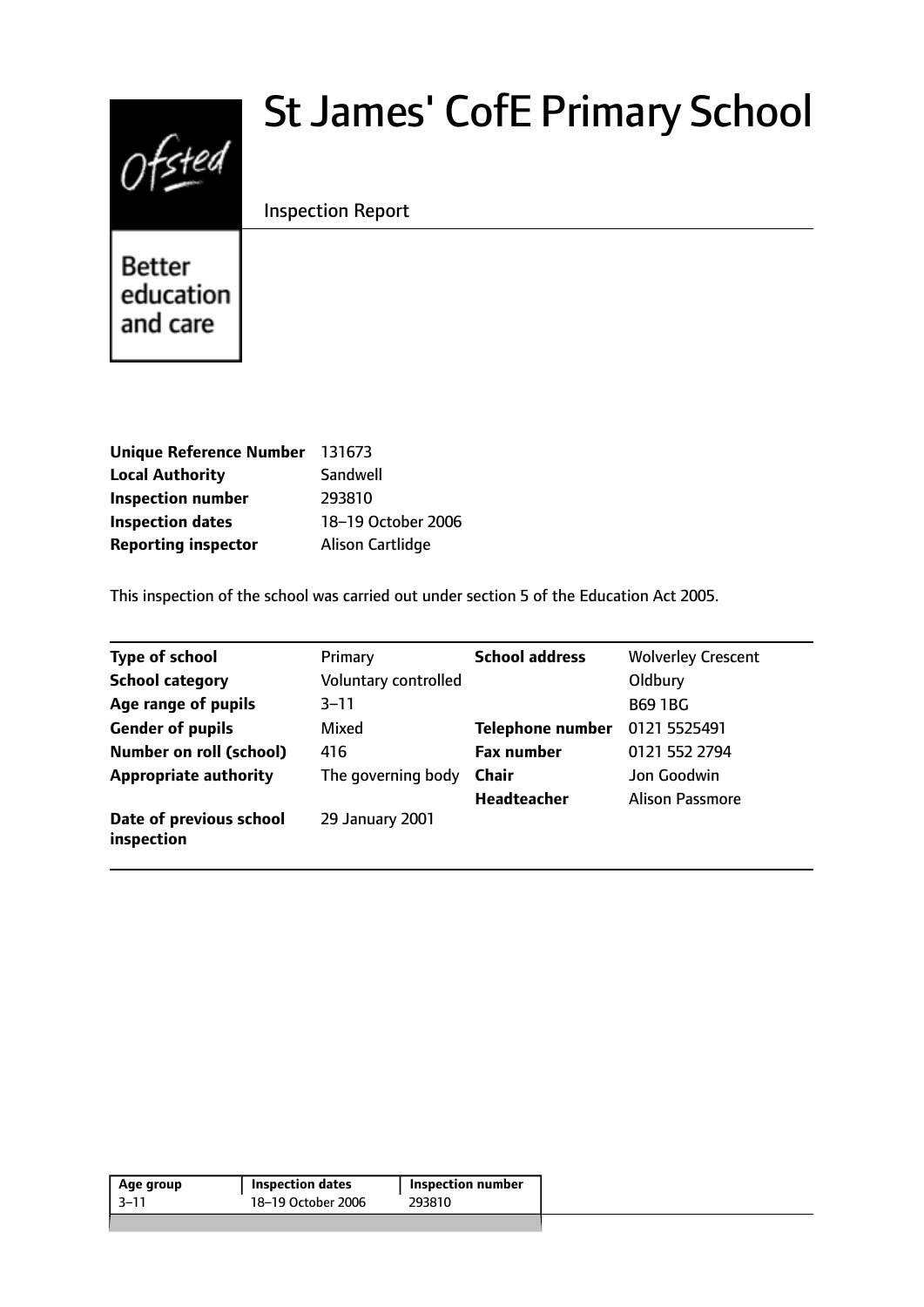© Crown copyright 2006

Website: www.ofsted.gov.uk

This document may be reproduced in whole or in part for non-commercial educational purposes, provided that the information quoted is reproduced without adaptation and the source and date of publication are stated.

Further copies of this report are obtainable from the school. Under the Education Act 2005, the school must provide a copy of this report free of charge to certain categories of people. A charge not exceeding the full cost of reproduction may be made for any other copies supplied.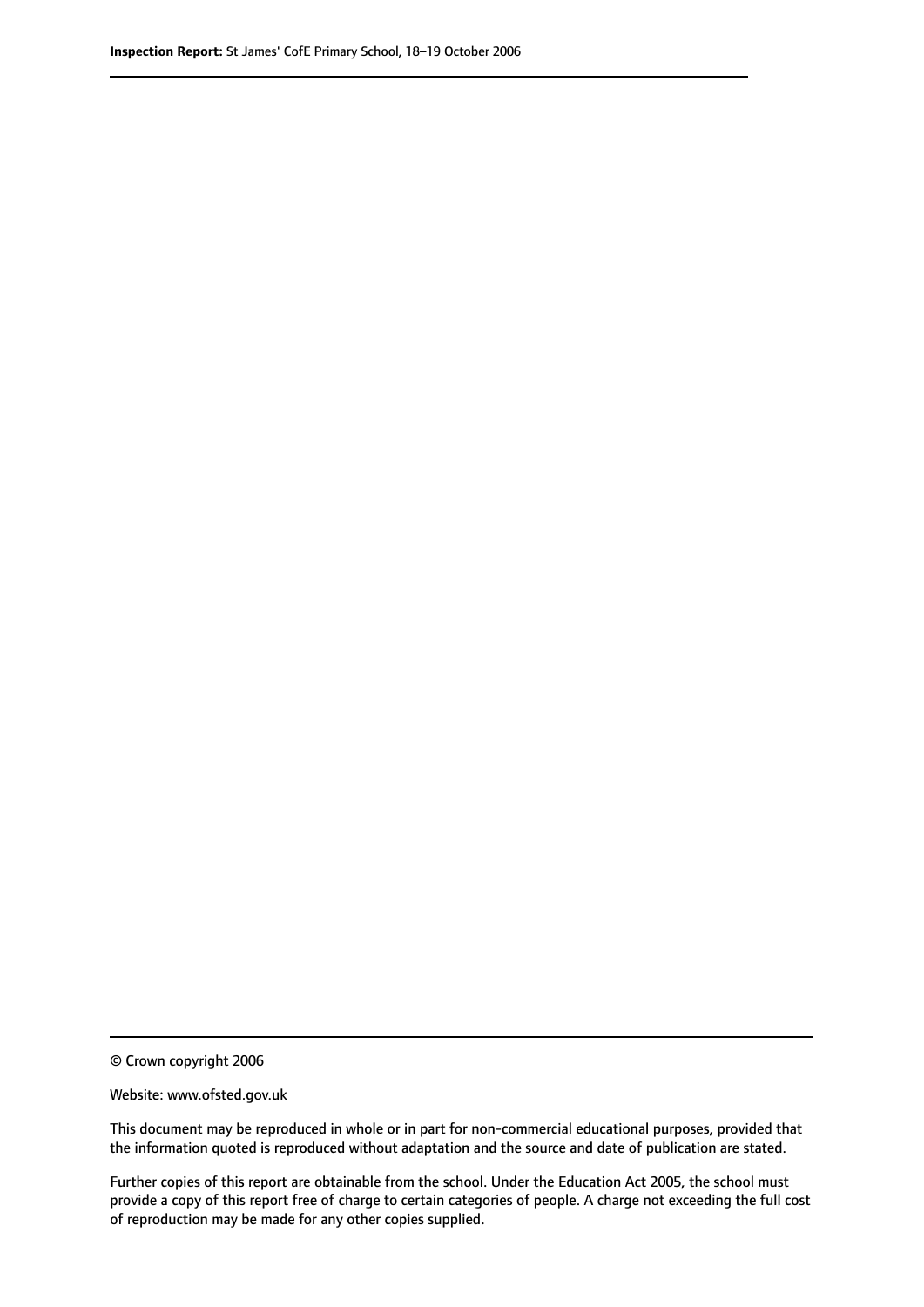# **Introduction**

The inspection was carried out by three Additional Inspectors.

# **Description of the school**

This school is larger than most primary schools. Attainment on entry to the school is below average and the proportion of pupils with learning difficulties is broadly average. The number of pupils taking free school meals is above average. Most pupils are of White British heritage with a few pupils coming from minority ethnic backgrounds. There have been several changes in teaching staff over the last two years.

## **Key for inspection grades**

| Good         |
|--------------|
|              |
| Satisfactory |
| Inadequate   |
|              |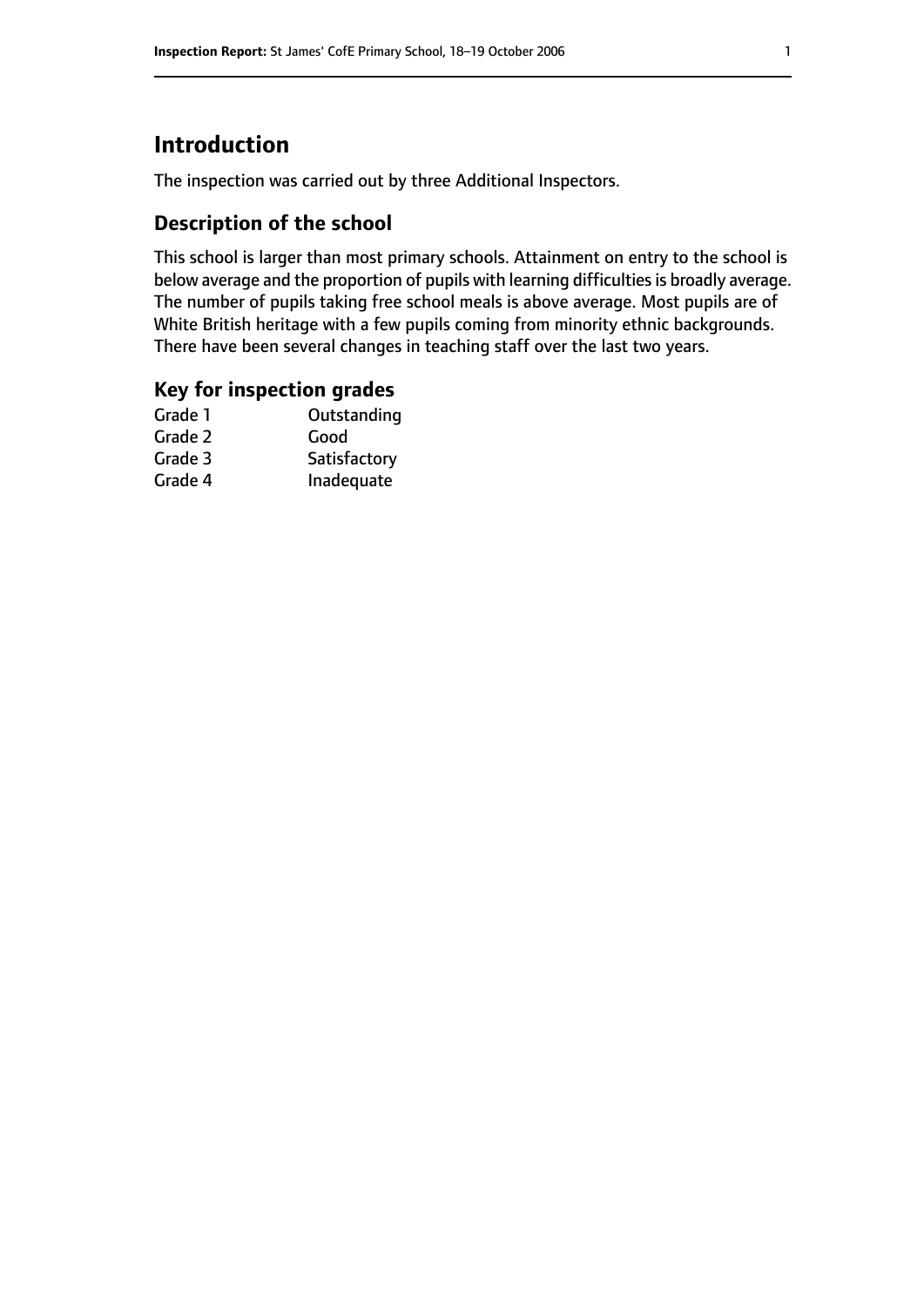# **Overall effectiveness of the school**

#### **Grade: 3**

This is a satisfactory school that is improving under the strong leadership of the headteacher and deputy headteacher. There are clear priorities for whole school improvement. As a result, whilst below average, standards have risen overall over the last three years. Pupils' achievement is satisfactory from their below average starting points. Despite strong leadership at senior level, leadership, management and self-evaluation across the school as a whole are satisfactory. This is because other leaders, although gaining confidence in improving their subjects, do not yet have full knowledge of provision and standards in their subjects across the school. As a result they do not have sufficient influence in raising achievement and standards.

Provision in the Foundation Stage is satisfactory with good features. New teachers are working together well with teaching assistants to improve the curriculum. There is a good range of interesting activities inside, but outdoor provision is only satisfactory. Teaching and learning are satisfactory, although progress is not even across the school. Pupils make good progress in Years 1 and 2 where teachers have high expectations of what pupils can achieve and provide challenging work. However pupils do not always make enough progress in Years 3 to 6, especially in writing, investigative science and mathematics. In some lessons, teachers' expectations are not high enough and work is not sufficiently challenging, particularly for more able pupils who often complete similar tasks to their peers. This slows the pace of their learning. Whilst the curriculum covers all subjects satisfactorily, investigative mathematics and science have a low profile, limiting the opportunity for pupils to use their knowledge and reasoning to solve problems. The school makes good use of its strong links with the Church, other schools and people from the local community to enrich the curriculum and engage the pupils' interests.

Care, support and guidance are satisfactory. Pastoral care is a particular strength and procedures for checking pupils' progress are securely in place. The school is successful in its aim to provide 'A happy and safe setting where everyone is valued'. As a result, most pupils have good attitudes towards learning and behave well. Pupils are prepared satisfactorily for the next stage of their education. They become increasingly polite and friendly individuals and show maturity when undertaking responsibilities. They have a good understanding of what they need to do to remain safe and healthy. However pupils' personal development and well-being are only satisfactory because several pupils have their learning interrupted due to their poor attendance.

#### **What the school should do to improve further**

- Increase the challenge in writing, investigative mathematics and science to raise the standards of more able pupils in Years 3 to 6.
- Provide work that consistently meets the range of pupils' needs in each class.
- Work with parents and carers to improve attendance.
- Develop the role of subject leaders so that they are more knowledgeable about provision across the school and more involved in raising standards.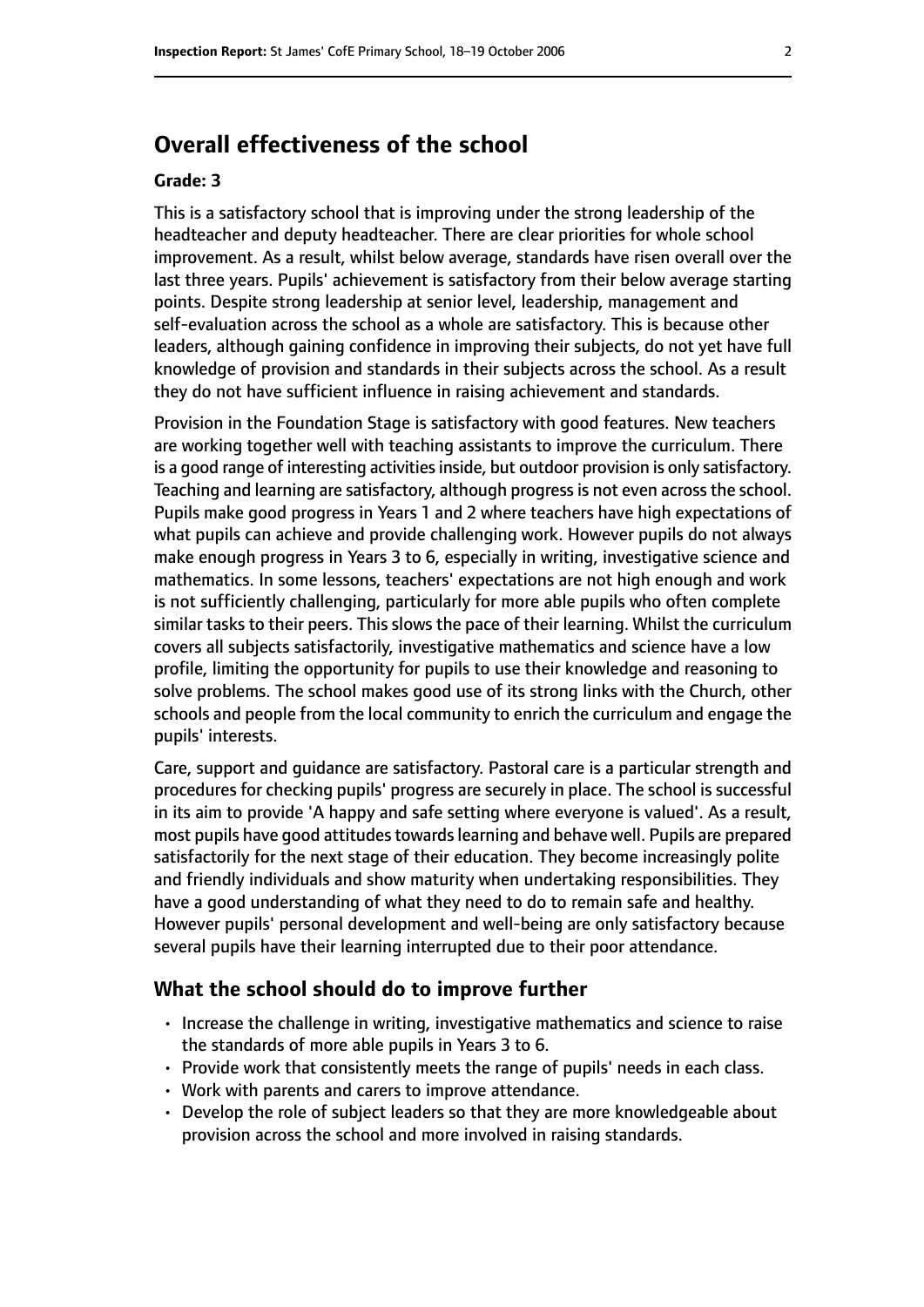# **Achievement and standards**

#### **Grade: 3**

Children in the Foundation Stage make at least satisfactory progress, although standards are below the levels expected for their ages when they move to Year 1. They make best progress in personal, social and emotional development because members of staff support them well in forming good relationships and gaining confidence.

National results by the end of Year 2 have increased significantly in the last few years. Despite a dip in 2005, pupils' standards by the end of Year 6 have also risen over the past few years and are below average. Test results in 2006 have improved further. Pupils' achievement is satisfactory but pupils make better progress up to Year 2 than in Years 3 to 6. By the end of Year 6, too few pupils reach the higher level in writing. In mathematics and science their investigative skills are not as good as they should be. More able pupils in particular are not completing work of suitable challenge in some lessons.

# **Personal development and well-being**

#### **Grade: 3**

Children in the Foundation Stage make at least satisfactory progress, although standards are below the levels expected for their ages when they move to Year 1. They make best progress in personal, social and emotional development because members of staff support them well in forming good relationships and gaining confidence.

National results by the end of Year 2 have increased significantly in the last few years. Despite a dip in 2005, pupils' standards by the end of Year 6 have also risen over the past few years and are below average. Test results in 2006 have improved further. Pupils' achievement is satisfactory but pupils make better progress up to Year 2 than in Years 3 to 6. By the end of Year 6, too few pupils reach the higher level in writing. In mathematics and science their investigative skills are not as good as they should be. More able pupils in particular are not completing work of suitable challenge in some lessons.

# **Quality of provision**

#### **Teaching and learning**

#### **Grade: 3**

In the Nursery and Reception classes teaching is satisfactory, with good features. Members of staff use praise well to boost the children's confidence. However, there are occasions when children are expected to sit still for too long at an activity. At these times they lose attentiveness and their learning suffers. In Years 1 and 2, teaching is good. Teachers have high expectations of what pupils can achieve and manage pupils' behaviour well enabling them to make good progress. For example, pupils in Year 2 were observed working hard on their own 'Goldilocks' stories and making good progress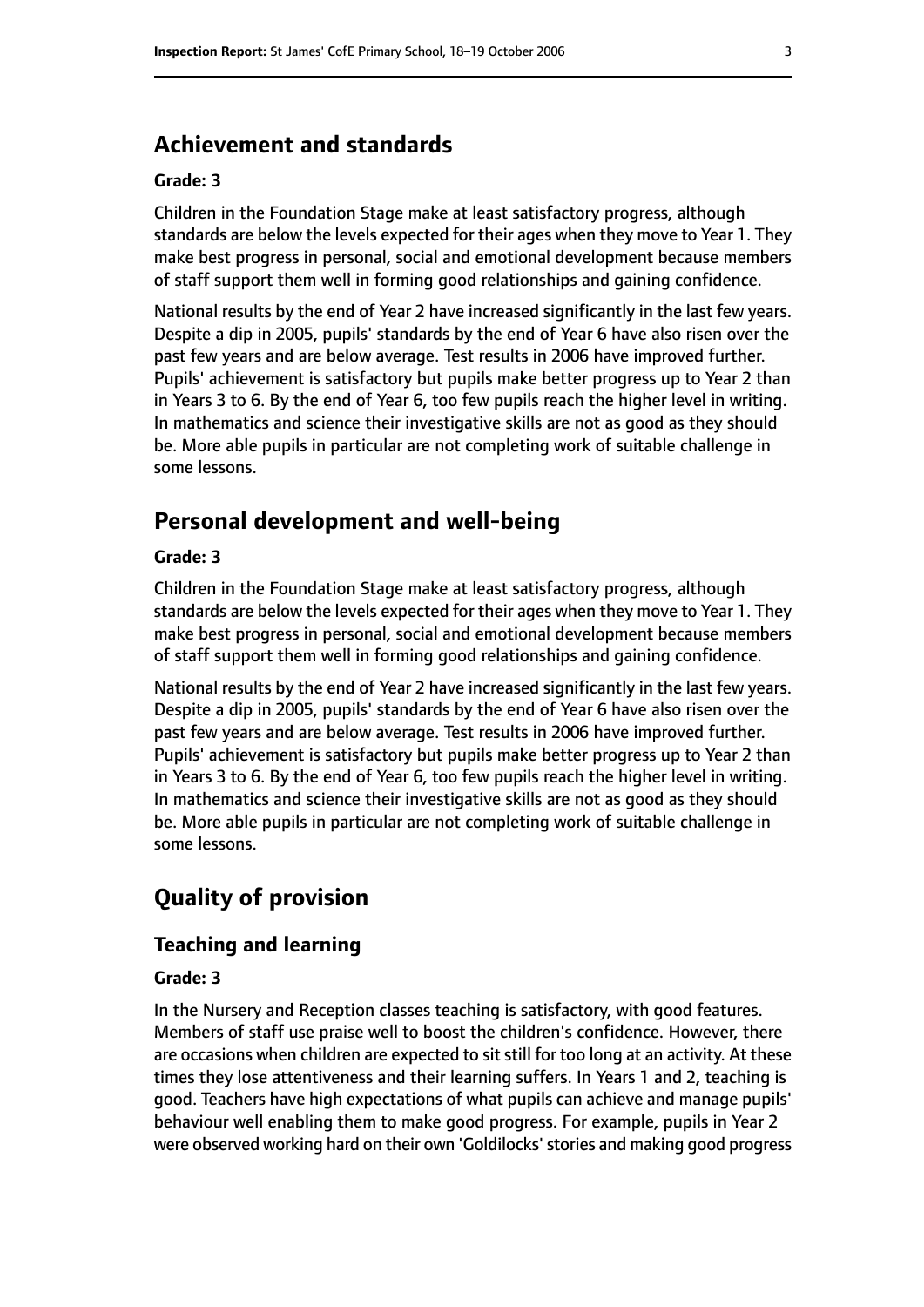in developing their writing. In Years 3 to 6 teaching is satisfactory but, because its quality varies, progress is patchy. Although good systems have been developed to track pupils' progress, assessments are not used sufficiently well to ensure that work set matches the capabilities of all pupils. Teachers do not consistently expect enough of the more able pupils and sometimes pupils in the higher ability sets are given virtually the same work as those in the lower sets. Occasionally the behaviour of a few pupils disrupts learning. Throughout the school teachers use interactive whiteboards well to engage the pupils' interests. Learning is helped because good relationships with all members of staff ensure that most pupils work hard.

#### **Curriculum and other activities**

#### **Grade: 3**

In the Nursery and Reception classes there is a good range of interesting activities that capture the children's attention when working indoors. Work has started on making the outdoor area more inviting. However members of staff do not monitor the children's choices to ensure that they all receive a balanced curriculum. The curriculum for pupils in Years 1 to 6 emphasises basic skills in literacy and numeracy well, but in Years 3 to 6 it does not always challenge the more able pupils enough. In particular, there are insufficient practical investigative activities in mathematics and science. The school promotes healthy and safe living successfully. Good links are made between subjects. Many visitors and visits impact positively on pupils' personal development and their enjoyment of school. For example, 'theme days' for history topics together with 'Book' and 'Healthy School' weeks help to bring the curriculum alive.

#### **Care, guidance and support**

#### **Grade: 3**

Children are well supported when they first start school and their progress is checked carefully in all areas of learning. The school provides a wide range of responsibilities to enable pupils to develop maturity. The arrangements for ensuring health, safety and welfare are good. Pupils with learning difficulties or disabilities receive satisfactory support enabling them to make at least appropriate progress. Teachers frequently assess the pupils' work to gain a clear understanding of their progress. However, they do not consistently use this information when planning work. The marking of pupils' work usually provides constructive comments. Nevertheless not all pupils have a good enough understanding of what they need to do to improve. Their personal development is enhanced well by the guidance given, particularly in personal and social education lessons. Pupils feel safe in school and are willing to go to any adult if they need help.

## **Leadership and management**

#### **Grade: 3**

The headteacher and deputy headteacher work together well as a team. Strategies to raise standards are beginning to be effective and pupils' progress has improved over the last three years, especially in Years 1 and 2, demonstrating the school's sound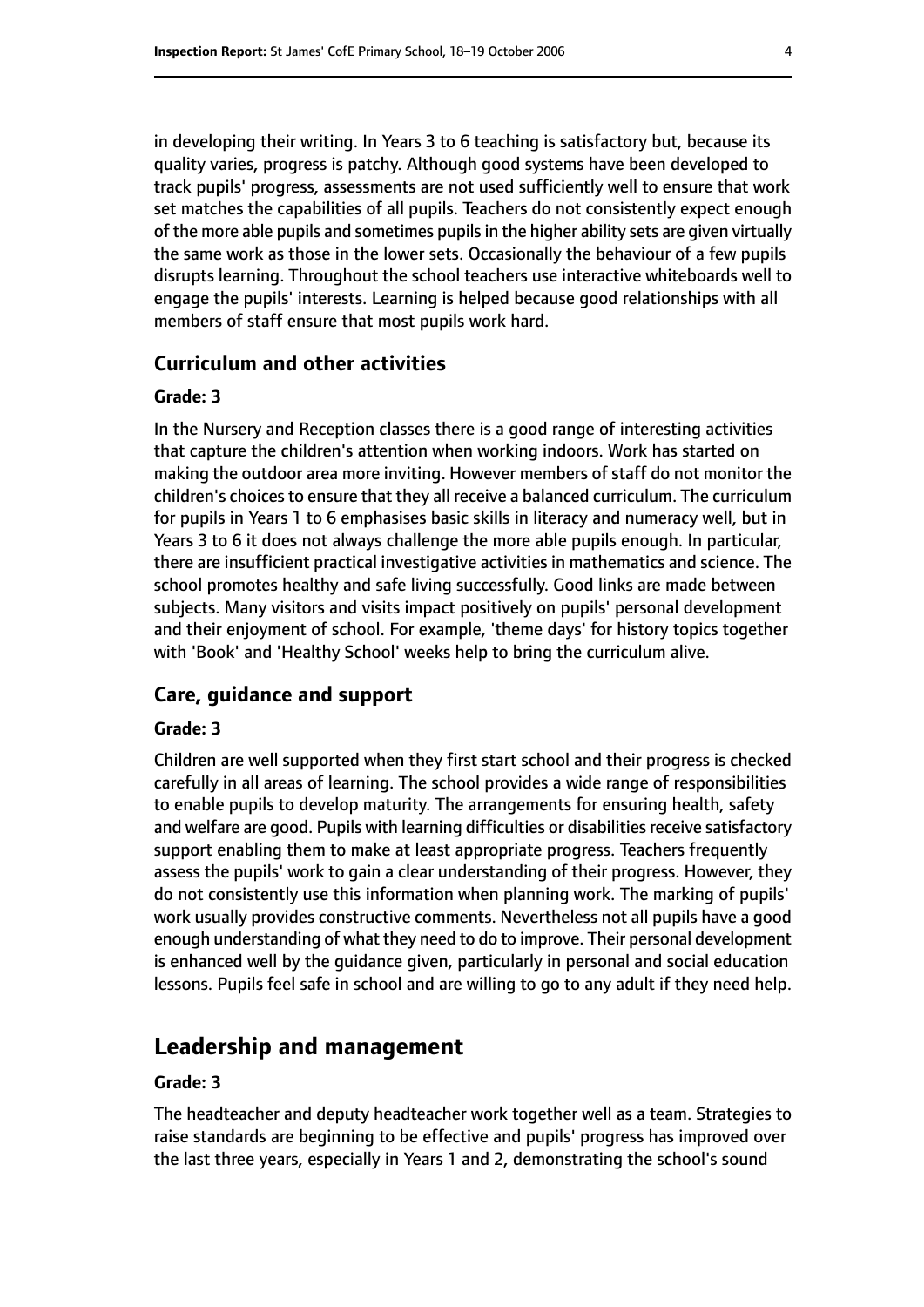capacity to improve further. However, teaching and learning are not consistent enough to ensure that pupils' progress is even through the school. Several subject leaders are new and are developing their roles well. However, they do not have a full enough understanding of teaching, learning and progress through the school to enable them to play their full part in the drive to raise standards. The school's self-evaluation is satisfactory and there are clear plans to improve the school. But because self-evaluation is largely undertaken by the headteacher and deputy headteacher other members of staff are not sufficiently involved in the process of analysing what is going well and what still needs further development. Governors are supportive and kept well informed, but do not yet do enough to hold the school to account.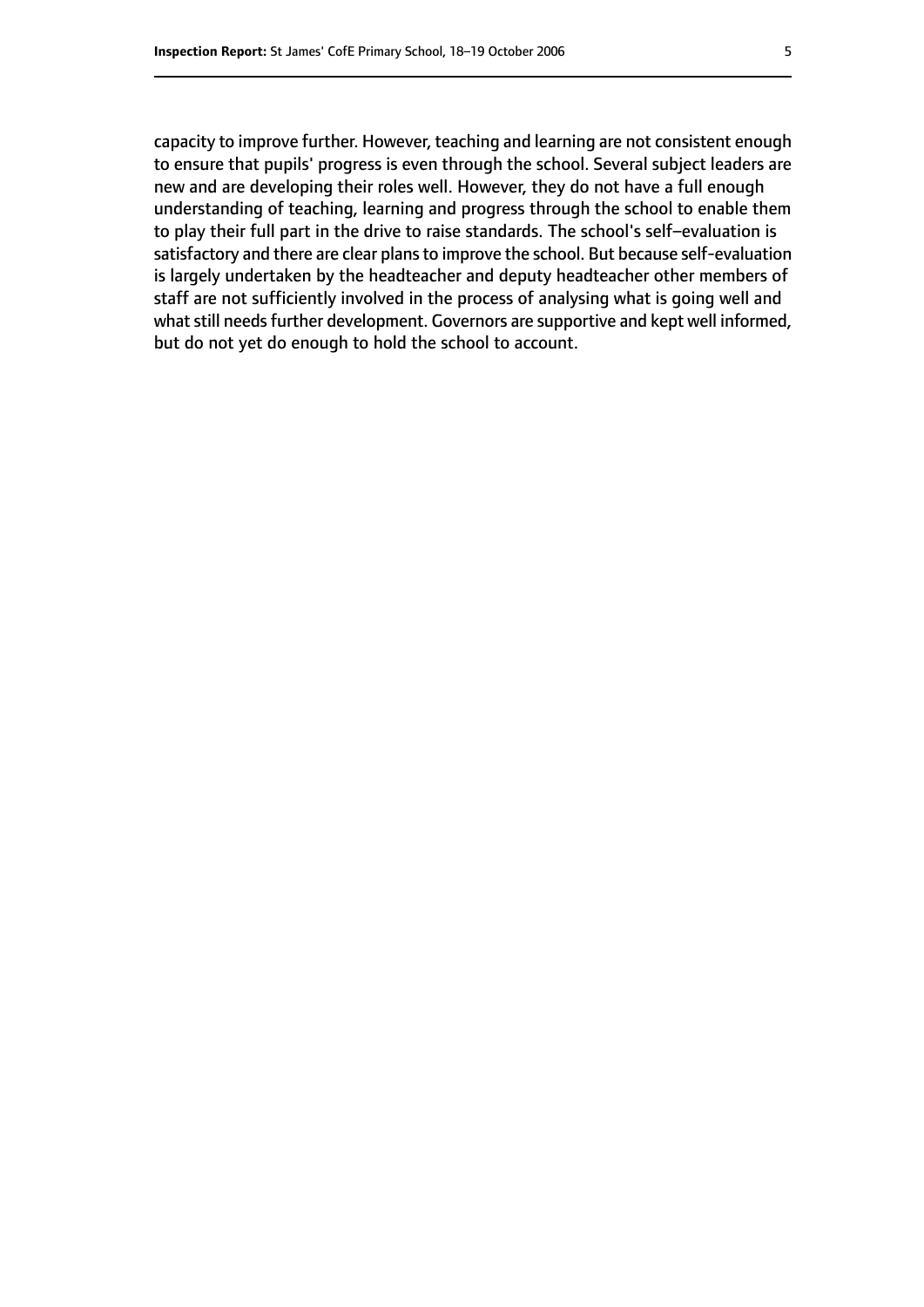**Any complaints about the inspection or the report should be made following the procedures set out inthe guidance 'Complaints about school inspection', whichis available from Ofsted's website: www.ofsted.gov.uk.**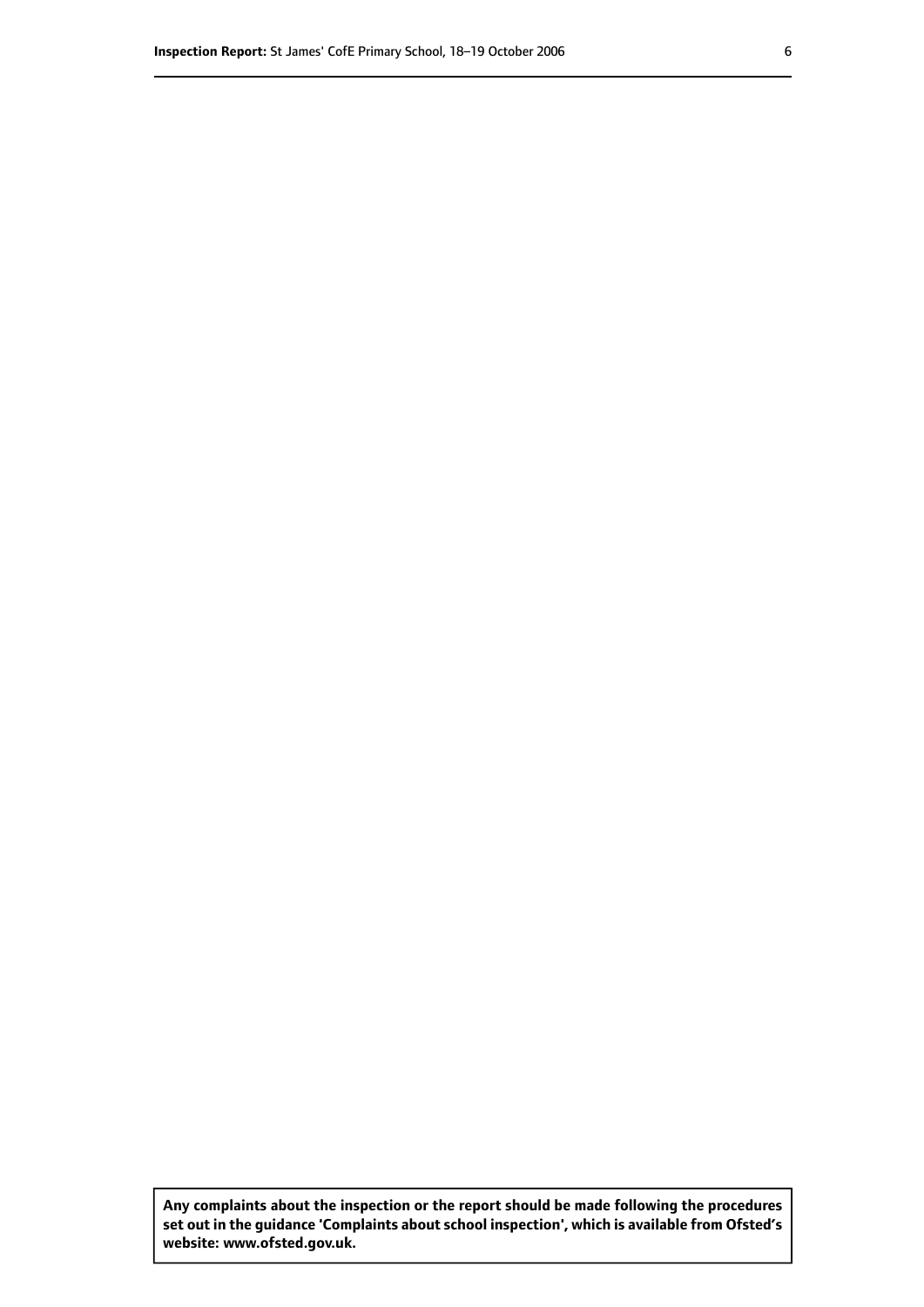# **Inspection judgements**

| Key to judgements: grade 1 is outstanding, grade 2 good, grade 3 satisfactory, and grade 4 | <b>School</b>  |
|--------------------------------------------------------------------------------------------|----------------|
| inadeauate                                                                                 | <b>Overall</b> |

# **Overall effectiveness**

| How effective, efficient and inclusive is the provision of education, integrated<br>care and any extended services in meeting the needs of learners? |     |
|------------------------------------------------------------------------------------------------------------------------------------------------------|-----|
| How well does the school work in partnership with others to promote learners'<br>well-being?                                                         |     |
| The quality and standards in the Foundation Stage                                                                                                    |     |
| The effectiveness of the school's self-evaluation                                                                                                    |     |
| The capacity to make any necessary improvements                                                                                                      |     |
| Effective steps have been taken to promote improvement since the last<br>inspection                                                                  | Yes |

# **Achievement and standards**

| How well do learners achieve?                                                                               |  |
|-------------------------------------------------------------------------------------------------------------|--|
| The standards <sup>1</sup> reached by learners                                                              |  |
| How well learners make progress, taking account of any significant variations between<br>groups of learners |  |
| How well learners with learning difficulties and disabilities make progress                                 |  |

# **Personal development and well-being**

| How good is the overall personal development and well-being of the<br>learners?                                  |  |
|------------------------------------------------------------------------------------------------------------------|--|
| The extent of learners' spiritual, moral, social and cultural development                                        |  |
| The behaviour of learners                                                                                        |  |
| The attendance of learners                                                                                       |  |
| How well learners enjoy their education                                                                          |  |
| The extent to which learners adopt safe practices                                                                |  |
| The extent to which learners adopt healthy lifestyles                                                            |  |
| The extent to which learners make a positive contribution to the community                                       |  |
| How well learners develop workplace and other skills that will contribute to<br>their future economic well-being |  |

# **The quality of provision**

| $\Box$ How effective are teaching and learning in meeting the full range of the $\Box$<br>  learners' needs?        |  |
|---------------------------------------------------------------------------------------------------------------------|--|
| $\mid$ How well do the curriculum and other activities meet the range of needs<br>$\mid$ and interests of learners? |  |
| How well are learners cared for, guided and supported?                                                              |  |

 $^1$  Grade 1 - Exceptionally and consistently high; Grade 2 - Generally above average with none significantly below average; Grade 3 - Broadly average to below average; Grade 4 - Exceptionally low.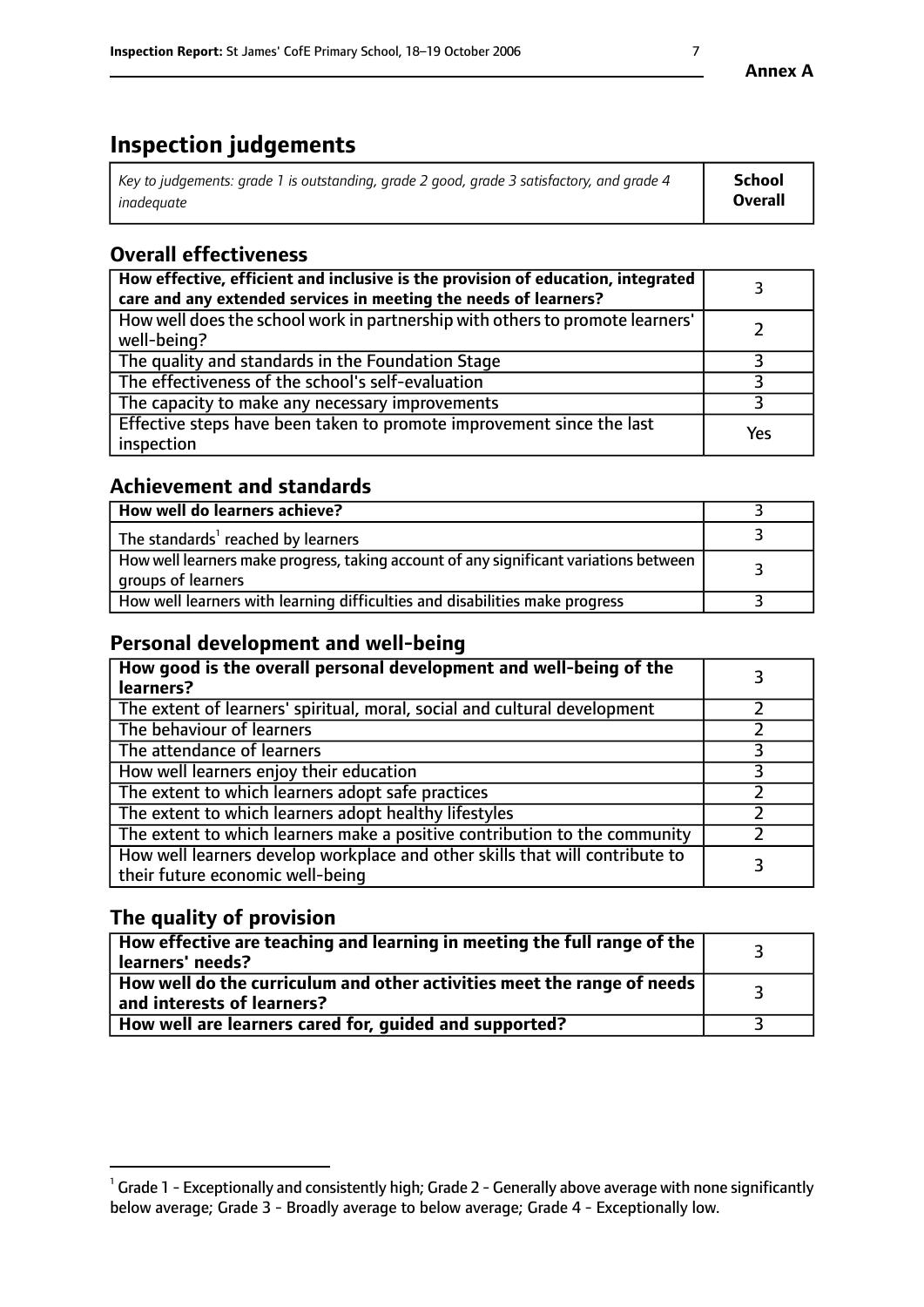#### **Annex A**

# **Leadership and management**

| How effective are leadership and management in raising achievement<br>and supporting all learners?                                              |           |
|-------------------------------------------------------------------------------------------------------------------------------------------------|-----------|
| How effectively leaders and managers at all levels set clear direction leading<br>to improvement and promote high quality of care and education |           |
| How effectively performance is monitored, evaluated and improved to meet<br>challenging targets                                                 | 3         |
| How well equality of opportunity is promoted and discrimination tackled so<br>that all learners achieve as well as they can                     |           |
| How effectively and efficiently resources, including staff, are deployed to<br>achieve value for money                                          | 3         |
| The extent to which governors and other supervisory boards discharge their<br>responsibilities                                                  | 3         |
| Do procedures for safequarding learners meet current government<br>requirements?                                                                | Yes       |
| Does this school require special measures?                                                                                                      | <b>No</b> |
| Does this school require a notice to improve?                                                                                                   | No        |